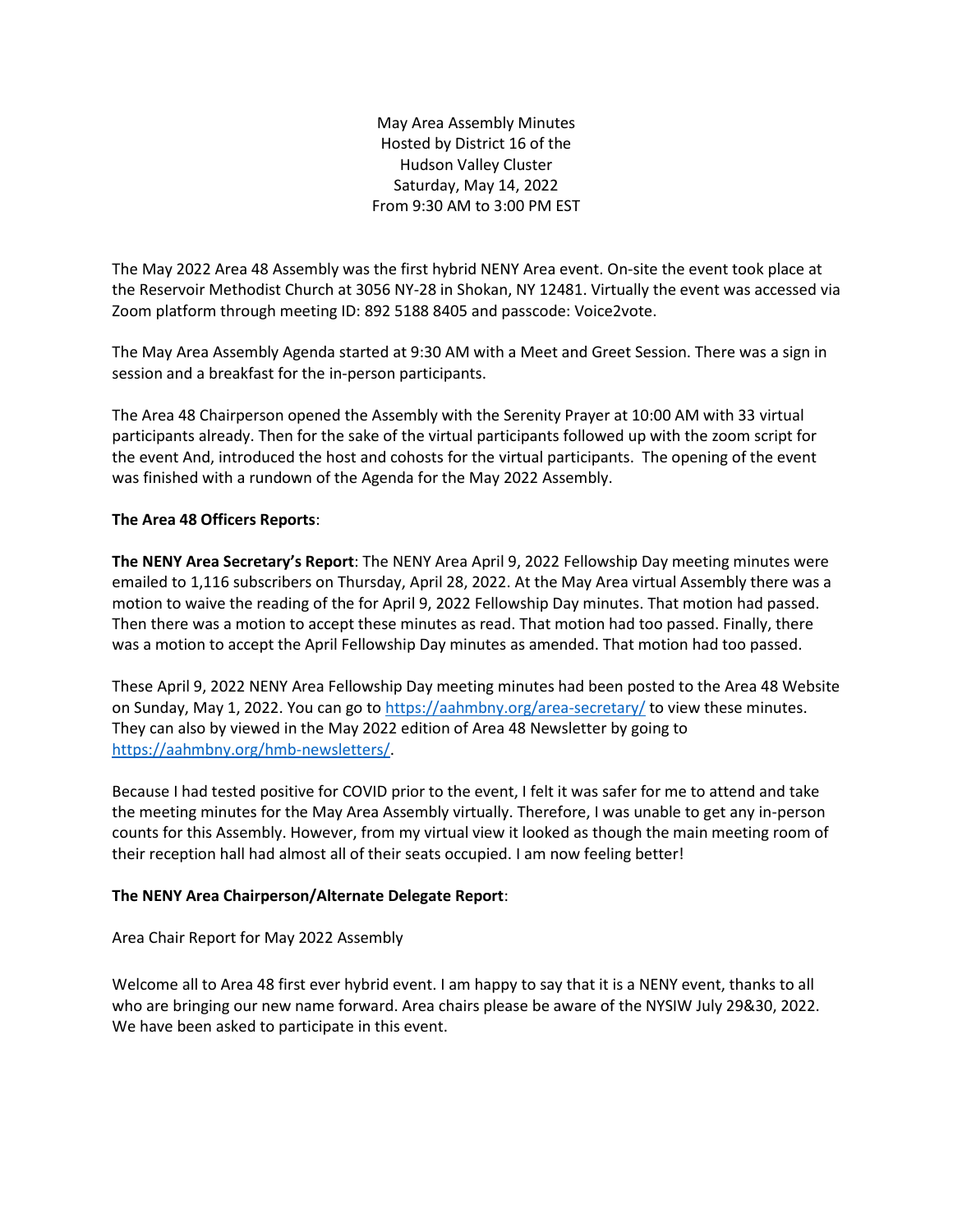#### Page 2

NENY Area Chair/Alternate Delegate report continued…

Amazing news our CPC chair David S has been selected as the next Non-Trustee Director for our Grapevine/La Vina. Great for AA but Area 48 is losing a vital service member. If anyone is looking to do some service in Area 48 our CPC chair is now available.

A Big thanks to District 16 and the Hudson Valley cluster for hosting this year's May Assembly. As always thanks Tech team for being here for support.

Yours in Service Area 48 chair/alt delegate Guy K

### **The Alternate NENY Area Chairperson Report**:

Non-proposal for Assembly

As you know, our Service Manual provides scholarship monies earmarked for "weekend events." Each year, the Area will fund one scholarship per cluster, for a total of five (5) scholarships, for chosen AA members to attend a weekend event such as NERAASA or the NYSIW. As we have not had any in-person events since March 2020, those monies referenced in the Area 48 Service Manual have not been distributed.

Unfortunately, the process was not initiated this past year in a timely fashion, so the NERAASA opportunity was missed. The DCMs were notified that the process should begin for NYSIW occurring in July. Then, we learned that the event would again be virtual. When this was announced at our monthly DCM/Functions committee meeting, several DCMs asked if the monies could be used for the NENY Convention in November.

While the language in the service manual gives two examples of week-end events: NERAASA and NYSIW, it does not preclude any other week-end event such as: NENY Convention. It does not seem unreasonable to extend the example to include our convention.

The AdHoc committee, of which I was a member, established in 2019, was charged with determining ways to deplete our surplus. A part of our recommendation was to provide scholarships in order to encourage potential trusted servants to attend Inter-area events that they may otherwise not be able to attend and to provide exposure to the service opportunities available. Some people cannot afford to take advantage of opportunities due to financial constraints. That should never be the case. AA and service at any level should be accessible to all.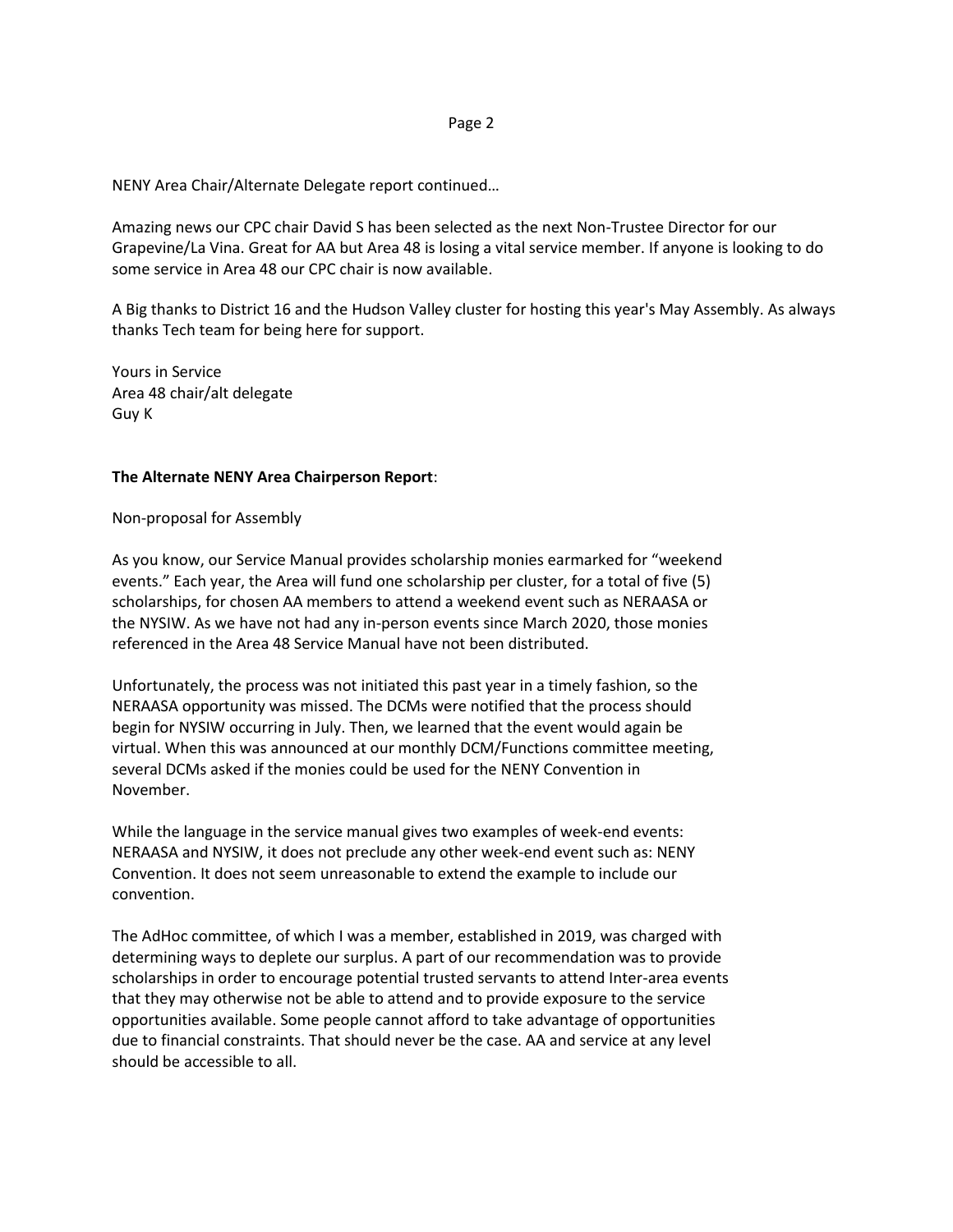Alternate NENY Area Chair report continued…

I ask you to consider allocating the \$2500 available this year to those eligible trusted servants who wish to attend the NENY Convention. We have the money. In fact, we should have three years' worth of dedicated scholarship monies. Let's use it to deplete our surplus in a creative, inclusive and productive manner, as well as fund as many people as possible to attend the first in-person Area 48 Convention since 2019. Of course, the process outlined in the Service Manual (11.3) will be honored.

Dolores K

# **NENY Area District 20 Cluster Assignment**:

D20 Cathy P DCM presented the proposal to have their virtual district 20 to join the Western Cluster of Area 48. A vote was taken with 90% of the assembly participants. There 23 yes votes, zero no votes, and 3 votes to abstain. The motion passed. The Virtual District 20 will be joining Districts 9 and 12 to become part of the Western Cluster of Area 48.

# **Area 48 Panel 72 Delegate's Conference Report**:

The NENY Area Delegate's Conference Report back from the 72nd Annual General Service Conference in Brooklyn, NY during the week of April 23 through April 30, 2022. Where the theme was A.A. Comes of Age 2.0 – Unified in Love and Service.

Tammie E. had had opened her presentation with a statement: "I would like to thank each and every one of you for providing me the opportunity to carry your voice and your vote to the recent 72nd Annual General Service Conference in Brooklyn, NY. It was truly a blessing to be of service to you and to the Fellowship in this manner."

The delegate's report that had covered the following questions and items in a 53-slide power point presentation:

What is the General Service Conference? How does it all work? Why do we need a conference? Who attends the Conference? What happens at the Conference? What comprises a typical Conference week? What are the Conference Committees?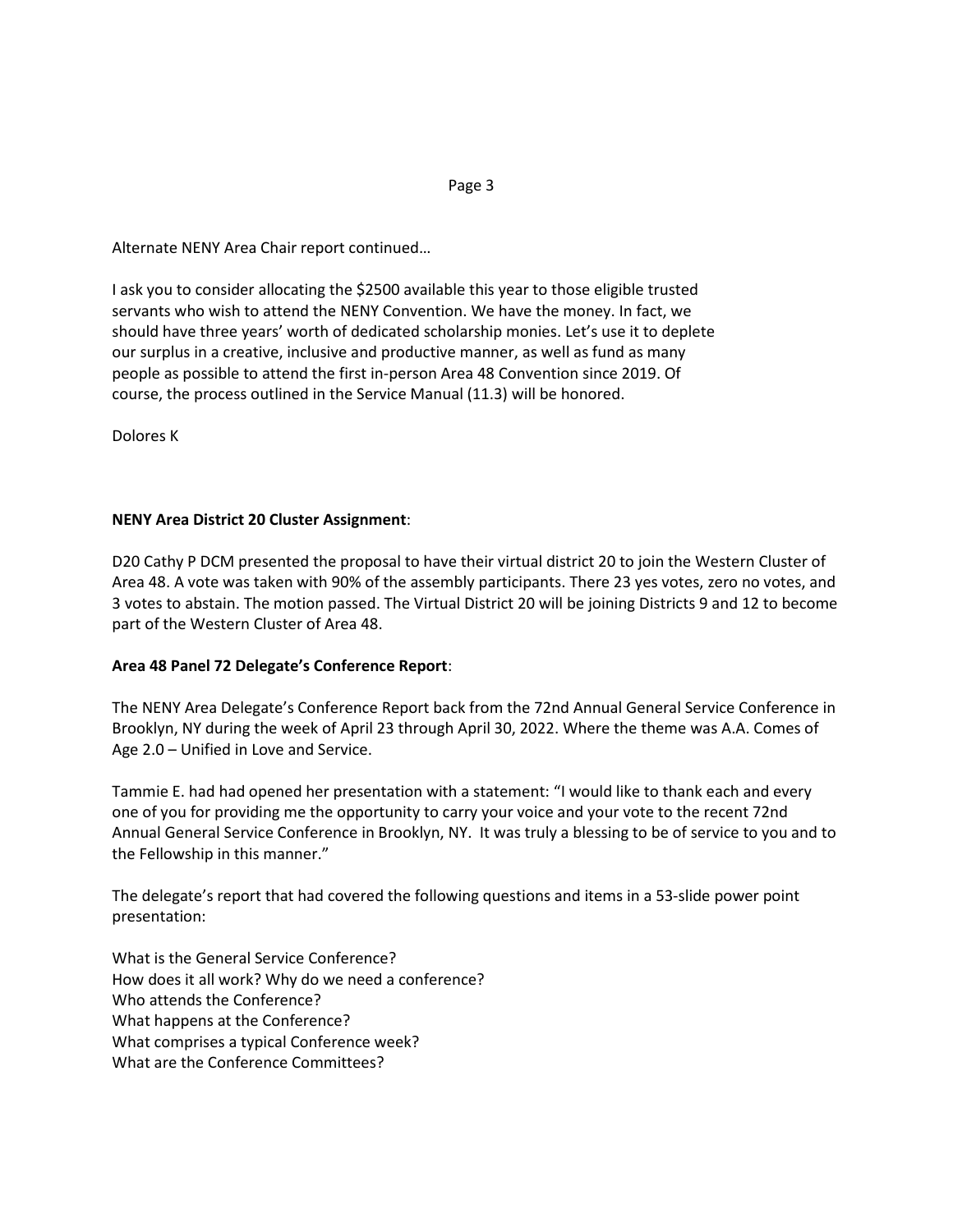#### Page 4

The Area 48 Delegate's report continued…

How does a request from the Fellowship become an Advisory Action?

The day-by-day presentation at the GSC through out the week of April 23 through April 30, 2022.

General Service Conference Committee Recommendations and Considerations:

Agenda - 4 Recommendations and 2 Considerations. CPC - No Recommendations and 4 Considerations. Corrections -No Recommendations and 4 Considerations. Finance - No Recommendations and 4 Considerations. Grapevine – No Recommendations and 5 Considerations Literature – 7 Recommendations and 12 Considerations with 12 Concepts for World Service Video (link will be provided to view on-line). Policy and Admissions – 4 Recommendations and 6 Considerations. PI – 4 Recommendations and 15 Considerations. Report and Charter – 2 Recommendations and 7 Considerations. Treatment and Accessibilities – 1 Recommendation and 6 Considerations. Trustees – 6 Recommendations and 5 Considerations. International Convention & Regional Forum – 0 Recommendations and 2 Considerations. Floor Actions: 9 Motions, 4 Declined, and 5 debated with 2 passed and 3 failed.

The power point presentation given on May 14 can be accessed by going to <https://delegate.aahmbny.org/72nd-gsc-report-back-for-area-48-neny/> on the Delegate Connection webpage. Or, go to Delegate Connection at [https://aahmbny.org/hmb-delegate/.](https://aahmbny.org/hmb-delegate/)

The Delegates Report concluded at 12:04 PM by then there were 37 virtual participants. NENY Area 48 Chair opened up the Conference Report back to Questions and Answers at 12:05 PM.

Broke for lunch at 12:15 PM. Reconvened the May 14, 2022 Assembly from lunch at 12:45 PM.

# **NENY Area 48 Treasurer's Report**:

A48 Treasurer's Report: Linda A. – April 2022 NENY Treasury Report – There was a motion to waive the reading of the April 2022 Treasurer's Report. There were 21 yes votes, 19 no votes and no abstaining votes. The motion had passed. There was a motion to accept the April 2022 treasurer's report as written. There were 30 yes votes, 1 no vote, and 3 votes to abstain. The motion to accept the April 2022 Treasury Report has passed. For the April 2022 treasury report go to [https://aahmbny.org/finance/.](https://aahmbny.org/finance/)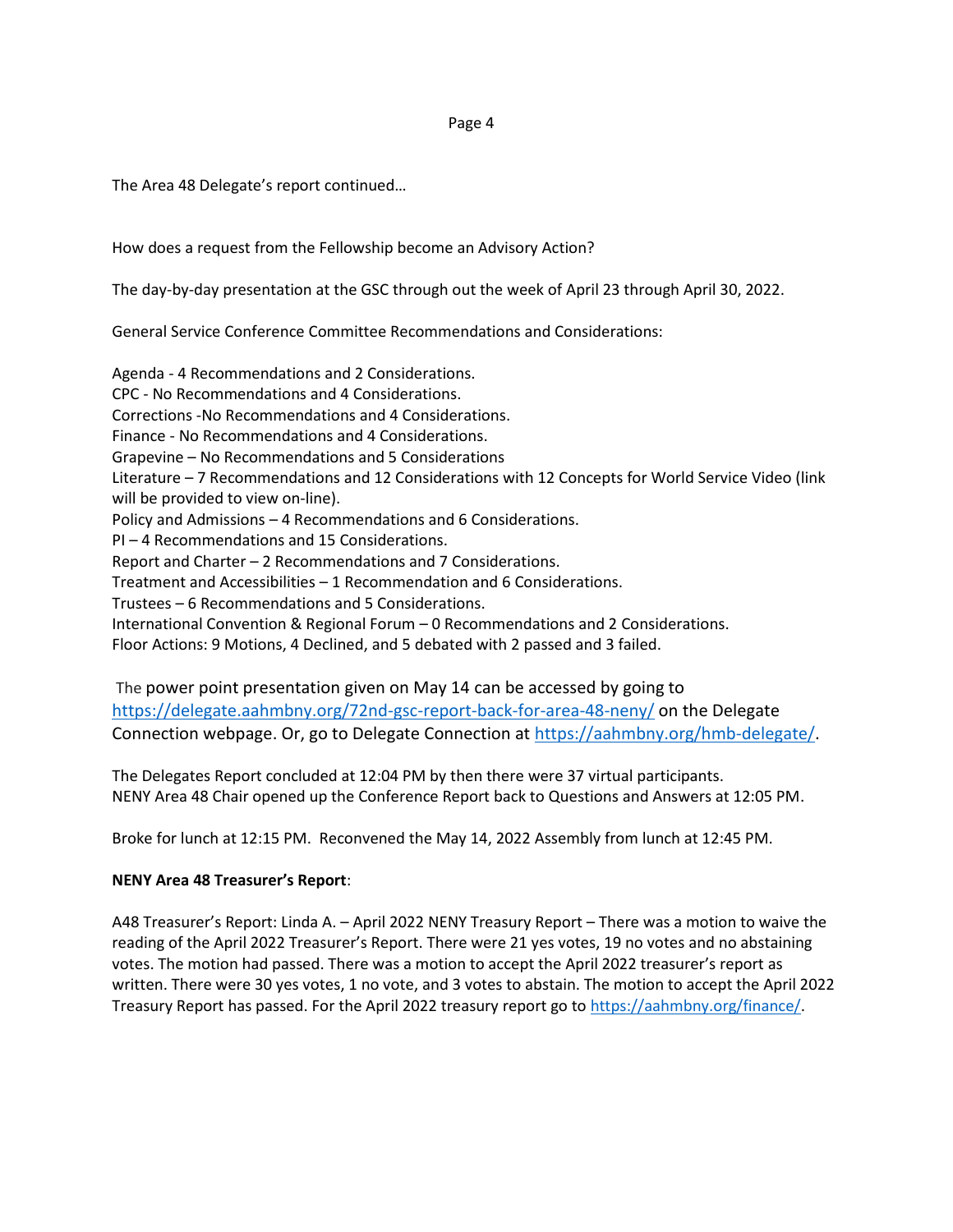### Page 5

NENY Area 48 Treasurer's Report continued…

Linda A. our Area 48 Treasurer had read a letter from Francis G., our Northeast Regional Trustee and AA Grapevine Director, in which he acknowledged our contribution to GSO of \$10,290.06. As a request made at the assembly this letter will be going into the next Area 48 newsletter.

# **NENY Area Alternate Treasurer/Finance Committee Chairperson Report**:

Our Alternate Treasurer/Chair of NENY Finance Committee had presented the 2023 Budget Proposal. The 2023 draft budget will be voted on during the October Area 48 Voting Assembly.

There was a motion to change the 2022 budget to be read correctly. The line "Area Funded Cluster Service Workshops" was incorrectly put into the budget and should be replaced with "Area Funded Scholarships". There were 26 yes votes ,1 no vote and 2 votes to abstain. The motion had passed.

There was a motion to amend the 2022 budget for the change in the seed money from \$1,500.00 to \$2000.00 for the Area 48 Convention. There were 20 yes votes, 1 no vote, and 2 votes to abstain. The motion passed to accept 2022 budget amendments. The mileage rate for 2022 is still set at \$0.35 per mile. For questions, please send an email to [alttreasurer@aahmbny.org.](mailto:alttreasurer@aahmbny.org)

The 2023 Draft Budget was read by our Kate O. NENY Alternate Treasurer with all the General Allocations and Event Allocations. The reading of the said draft budget was concluded at 1:27 PM.

# **NENY Audit Committee Report**:

The May 7, 2022 Audit was done at Tad J's house. The Audit Committee consisted of three past NENY Delegates Keith D, Bill W, and David S. The Area 48 Audit Committee Report read by Keith D., Past Delegate. The Audit covered all Area 48 financial activities three years of 2019, 2020 and 2021 and the committee recommendations for accountability.

### **What is an Assembly Anyway? Service Panel**:

What is an Area Assembly Anyway? Panel hosted by Lindsey D11 DCM started at 1:38 PM.

Cathy P. D17 DCM 1<sup>st</sup> Panelist – The A.A. Group Pamphlet – 1 group, 1 member, 1 vote presents the concept of membership there comes the right to vote upon issues that might affect the group and may also affect A.A. as a whole – a process that forms the very cornerstone of A.A.'s service structure. With all group-conscience matters, each member has one vote, and this, ideally, is voiced through the home group. The "Home Group" pages 15 and 16 of the A.A. Group pamphlets copyright 1990.

Bill W. Past Delegate  $2^{nd}$  Panelist - How to make a proposal, and why? Proposal will start with the individual group consciences and its GSR for changes that may need to be made for the benefit of the fellowship. Then the GSR(s) takes the idea to their Districts. Then the DCM's may take these ideas to the Area Assemblies. Fill out a form which can be obtained sending a request to [panel72delegate@aahmbny.org.](mailto:panel72delegate@aahmbny.org)